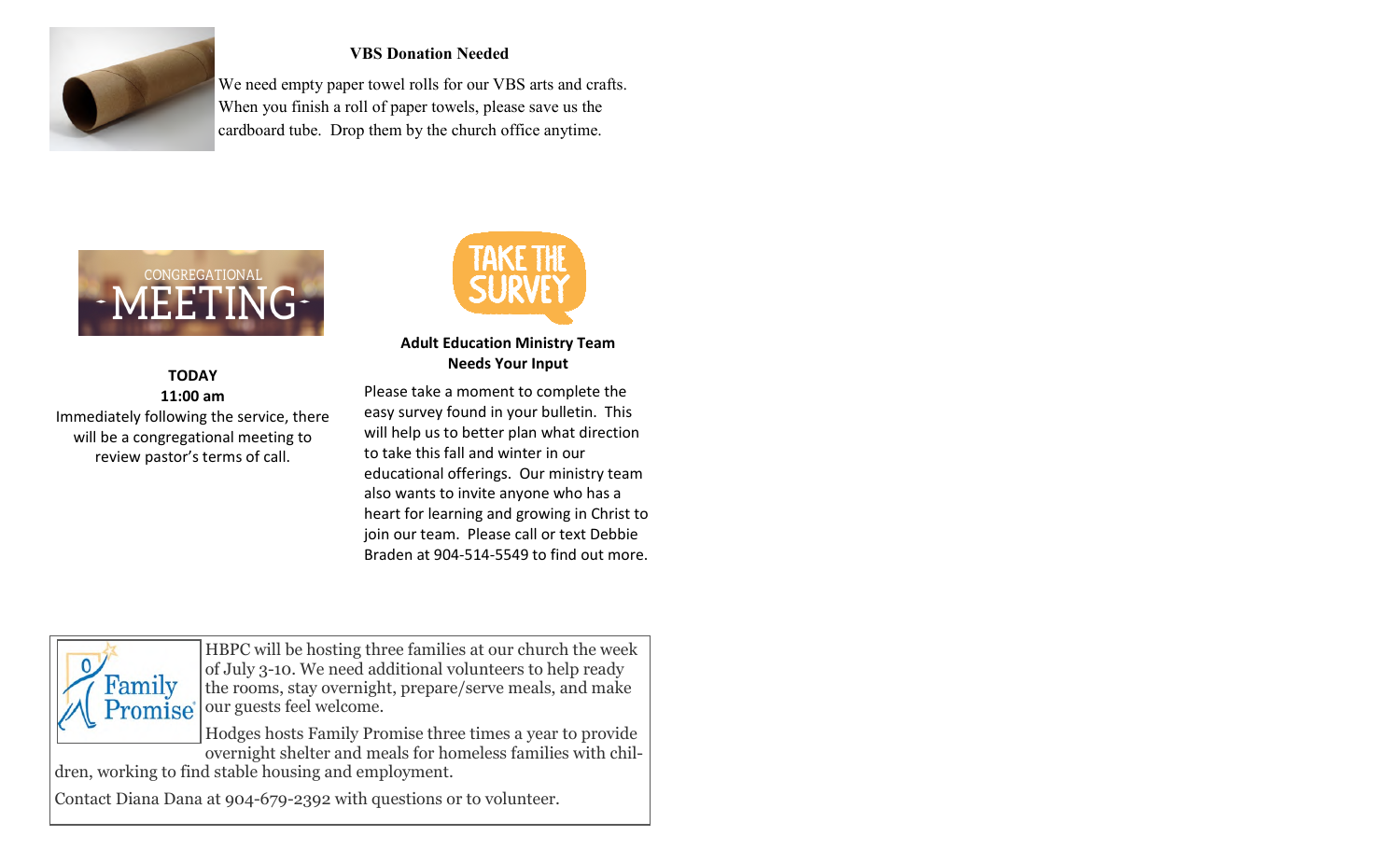# **Food Truck Party VBS TRAINING for All Volunteers**

All Youth and Adult Volunteers for Food Truck Party VBS have a mandatory training meeting:



- Sunday, June 19 at 11:00 am after worship
- In the Fellowship Hall
- Light lunch provided
- Safeguarding God's Children Training
- Contest with prizes for best decorated chef's hat (hats and

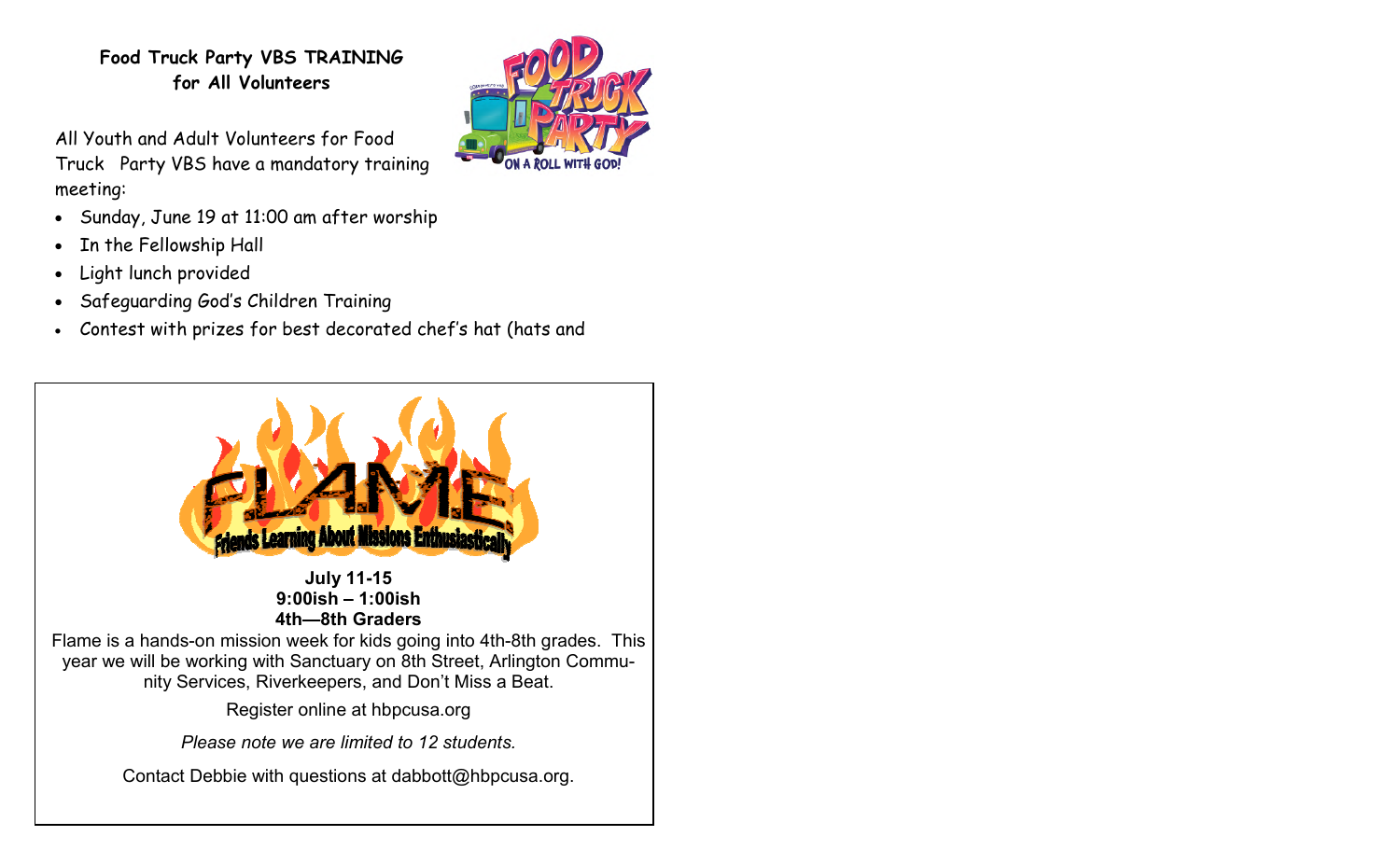## **SERMON OUTLINE**

**Luke-isms: The Widow's Son**  1 Kings 17: 10, 17-23; Luke 7:11-15 June 12, 2022

I. Introduction

II. Series: Luke-isms

III. The widow at Nain (Lk. 7:11-17)

A. Right before our reading (7:4-5)

B. The widows only son (7:12)

C. Jesus has deep "compassion" (7:13)

D. Jesus' strange actions

1. "Do not weep" (7:13)

2. Touches the bier (7:14)

E. Jesus commands (7:14)

IV. The allusion: The Widow of Zarephath (1 Kgs. 17:10-23; Lk. 7:11-17)

A. "A widow" (17:10; 7:12)

B. Her only son died (17:17; 7:12)

C. The miraculous resuscitation (17:22; 7:15)

D. Elijah/Jesus "gave him to his mother" (17:23; 7:15)

\_\_\_\_\_\_\_\_\_\_\_\_\_\_\_\_\_\_\_\_\_\_\_\_\_\_\_\_\_\_\_\_\_\_\_\_\_\_\_\_\_\_\_\_\_\_\_\_\_\_\_\_\_\_\_\_\_\_\_\_\_\_\_\_\_\_\_\_\_\_\_\_\_\_\_\_\_\_\_\_\_\_\_\_\_

V. So what?

A. God is the \_\_\_\_\_\_\_\_\_\_\_\_\_\_\_\_\_\_\_\_\_\_\_\_\_\_\_\_\_

B. Jesus is like Elijah but \_\_\_\_\_\_\_\_\_\_\_\_\_\_\_\_\_\_\_\_\_\_\_\_\_\_\_\_\_\_\_\_\_\_\_\_ C. God has deep compassion for the \_\_\_\_\_\_\_\_\_\_\_\_\_\_\_\_\_\_\_\_\_\_\_\_\_\_\_\_\_\_ D. God is for \_\_\_\_\_\_\_\_\_\_\_\_\_\_\_\_\_\_\_\_\_

**SERMON NOTES:**